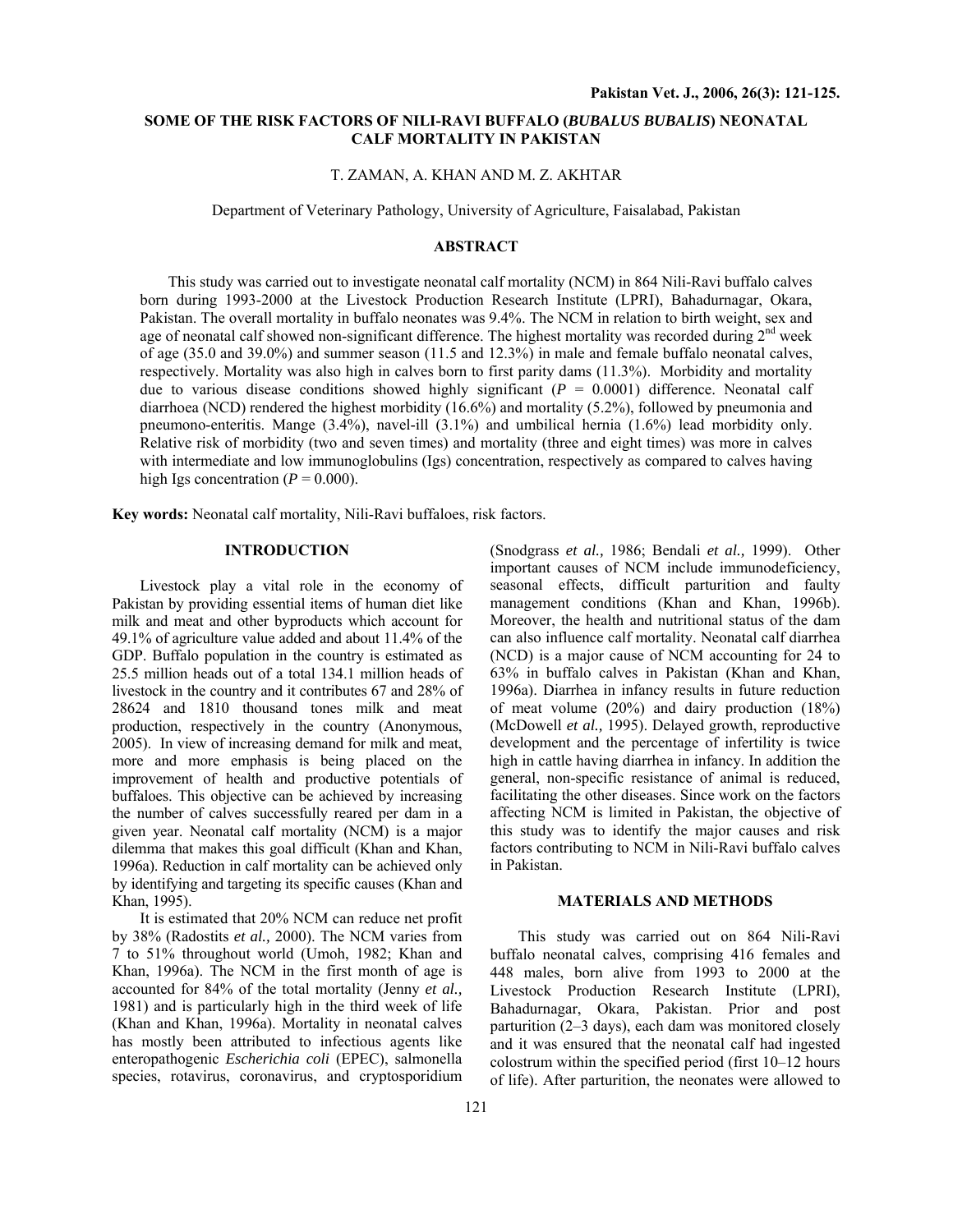stay with their dams for four days and later transferred into separate sheds. Thereafter, whole milk  $\omega$  10% of the body weight was fed to calves through bottle. At the age of two weeks, in addition to milk, supplements of calf starter ration, green fodder and salt lick were also provided.

Parity of dam, sex and birth weight of calves were recorded. All dams and calves were kept under identical feeding and management conditions. The dams were housed together in sheds covered on three sides with the fourth side open. In the winter, the open side was covered with curtains to protect dams and calves from the cold. Dams were offered seasonal green fodder (*Trifolium alexandrinum* - Barseem; *Brassica compestris* –Sarson; *Zea mays* – Maize and *Sorghum vulgare* – Sorghum). Wheat straw (*Triticum aestivum*) was mixed with green fodder. No concentrate or fodder was provided in the shed at night, however, water was available *ad libitum*. The dams were vaccinated against foot and mouth disease and haemorrhagic septicemia and dewormed twice a year.

Blood samples without anticoagulant were collected randomly from 200 neonatal calves 24–36 hours after colostrum feeding. Serum was separated and stored at  $-20^{\circ}$ C for the determination of immunoglobulins (Igs) by glutaraldehyde coagulation test (Blom, 1982). Briefly, to prepare test reagent, 25% glutaraldehyde solution (4 mL) was mixed in distilled water (6 mL). In a separate test tube, test reagent (50  $\mu$ L) and serum (0.5 mL) were mixed and results were recorded for complete (within 15 minutes), incomplete (15-59 minutes) or negative (after one hour) coagulation indicating high  $(>1.7 \text{ g/dL})$ , intermediate  $(0.41-1.69 \text{ g/dL})$  or low  $(<0.4 \text{ g/dL})$  Igs concentration, respectively.

The health of all neonatal calves under study was monitored twice daily up to neonatal life (30 days). Clinical signs of any disease were recorded. Diagnosis of the disease conditions was based on the parameters as described earlier (Radostitis *et al.,* 2000). Morbidity and mortality due to disease condition was calculated. To determine relationship of mortality with season, year was divided into four seasons *i.e.*, summer (May 1 to September 15), autumn (September 16 to November 14), winter (November 15 to February 15) and spring (February 16 to April 30). Data collected were subjected to an appropriate test (Chi-square test or analysis of variance) on personal computer using the Minitab statistical software package (Anonymous, 2003).

#### **RESULTS**

The overall mortality in buffalo neonates was 9.4% (Table 1). Data analysis revealed non-significant difference in mortality between male and female buffalo neonates (χ2 value = 0.181; *P* = 0.671). The NCM in relation to birth weight in male and female neonates showed non-significant difference (Table 2). The highest mortality was recorded during  $2<sup>nd</sup>$  week of age with non-significant difference between male and female neonates (Table 3). Though the mortality was high during summer but statistical analysis revealed non-significant difference ( $χ$ 2 value = 4.723;  $P = 0.193$ (Table 4). The mortality in relation to parity also showed non-significant difference (Table 5).

**Table 1: Prevalence of mortality among buffalo neonates in relation to sex** 

| <b>Sex</b> | Total |    | <b>Mortality</b> |
|------------|-------|----|------------------|
|            | birth | n  | $\frac{0}{0}$    |
| Male       | 448   | 40 | 8.9              |
| Female     | 416   | 41 | 9.9              |
| Overall    | 864   | 81 | 94               |

 $\chi$ <sup>2</sup> value = 0.181; P = 0.671

| Table 2: Birth weight (kg) in relation to sex and |  |  |  |  |
|---------------------------------------------------|--|--|--|--|
|                                                   |  |  |  |  |

| survival/mortality of buffalo neonates |     |            |        |            |  |  |  |  |
|----------------------------------------|-----|------------|--------|------------|--|--|--|--|
| <b>Survival</b>                        |     | Male       | Female |            |  |  |  |  |
| <b>Status</b>                          | n   | Mean       | n      | Mean       |  |  |  |  |
|                                        |     | $(\pm SD)$ |        | $(\pm SD)$ |  |  |  |  |
| Survived                               | 408 | 37.5       | 375    | 36.6       |  |  |  |  |
|                                        |     | $\pm$ 3.8a |        | $\pm 2.3a$ |  |  |  |  |
| Died                                   | 40  | 37.2       | 41     | 35.7       |  |  |  |  |
|                                        |     | $\pm 2.4a$ |        | $\pm 1.9a$ |  |  |  |  |

Values in a row and column with same letters differ non-significantly (P>0.05).

Morbidity ( $\chi$ 2 value = 176.218; *P* = 0.000) and mortality ( $\chi^2$  value = 17.950;  $P = 0.0001$ ) due to various disease conditions showed highly significant difference. NCD rendered the highest morbidity (16.6%) and mortality (5.2%), followed by pneumonia and pneumono-enteritis (Table 6). Mange, navel-ill and umbilical hernia lead morbidity only.

Relative risk of morbidity was two and seven times more in calves with intermediate and low Igs concentrations as compared to calves having high Igs concentration ( $\chi$ 2 value = 27.111; *P* = 0.000). Similarly, calves with intermediate and low Igs concentrations were three and eight times more liable to mortality as compared to calves having high Igs concentration (Table 7).

### **DISCUSSION**

Number of calves successfully reared in a given year is a measure of success in dairy farming. However, NCM is a major obstacle adversely affecting the survival of calves. According to an estimate, 20% calf mortality results in 38% reduction in net profit (Radostitis *et al.,* 2000), causing considerable economic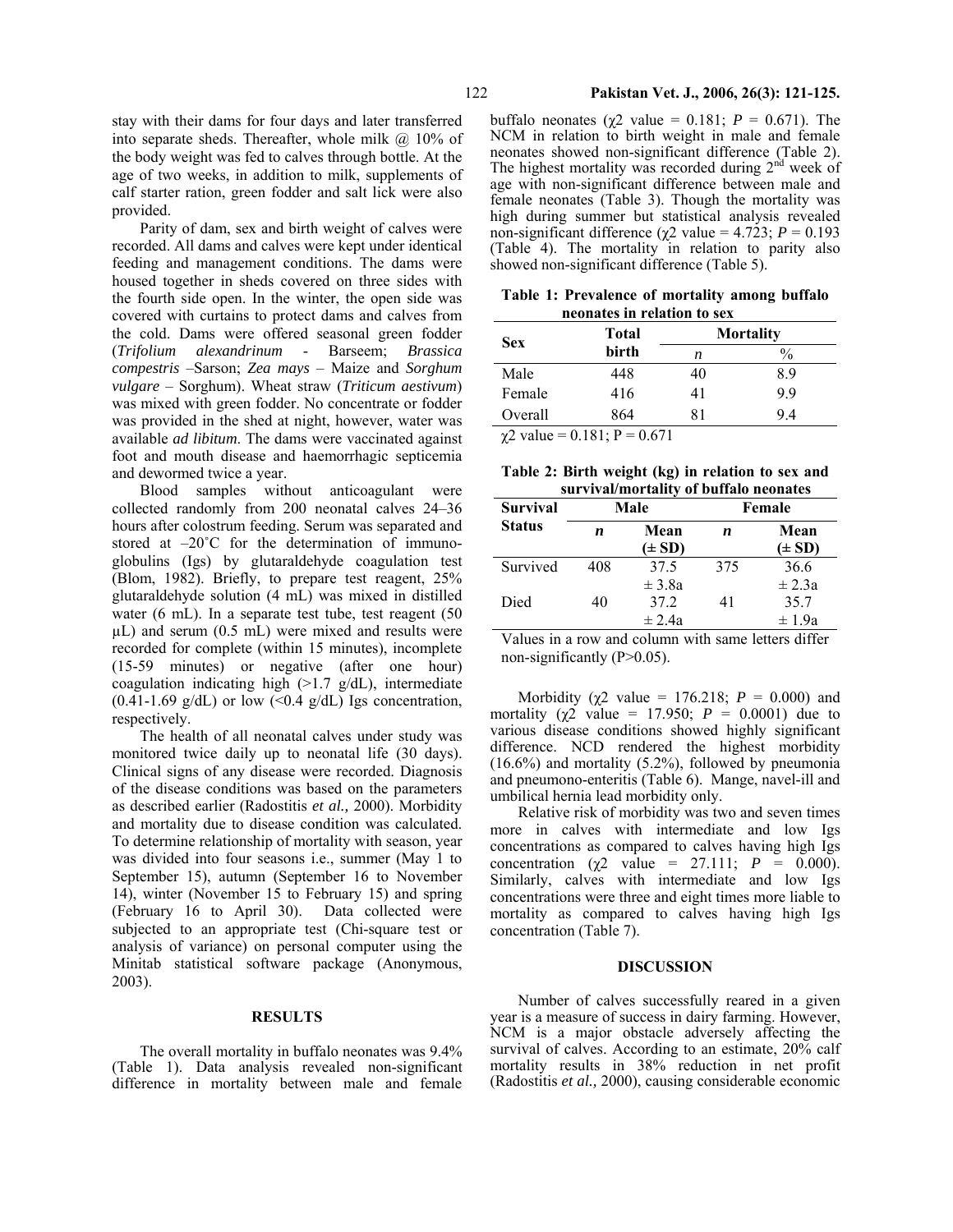| Week |    | Male ( $n = 40$ ) |    | Female $(n = 41)$ | $\chi$ 2 value | P value |  |
|------|----|-------------------|----|-------------------|----------------|---------|--|
|      | n  | $\frac{0}{0}$     | n  | $\frac{6}{9}$     |                |         |  |
|      |    | 27.5              | 10 | 24.4              | 0.060          | 0.807   |  |
| ∠    | 14 | 35.0              | 16 | 39.0              | 0.065          | 0.799   |  |
|      |    | 22.5              |    | 19.5              | 0.071          | 0.790   |  |
|      |    | 15.0              |    |                   | 0.047          | 0.829   |  |

**Table 3: Mortality in neonates in relation to age among buffalo neonatal calves** 

Week-wise mortality overall  $\sqrt{(x^2 \text{ value} = 6.116)}$ ; df = 3; P = 0.106) and also with sex (male  $\chi$ 2 value = 2.737, DF  $= 3$ , P-Value  $= 0.434$  and female  $\gamma$ 2 value  $= 3.619$ , DF  $= 3$ , P-Value  $= 0.306$ ) differ non-significantly.

|  |  | Table 4: Mortality in buffalo neonates in relation to season |
|--|--|--------------------------------------------------------------|
|--|--|--------------------------------------------------------------|

|               |               | Male        |               |                                                                                                                                                                                                                                                                                                                    | Female      | $\chi$ 2 value | P value |       |  |  |
|---------------|---------------|-------------|---------------|--------------------------------------------------------------------------------------------------------------------------------------------------------------------------------------------------------------------------------------------------------------------------------------------------------------------|-------------|----------------|---------|-------|--|--|
| <b>Season</b> | <b>Births</b> | <b>Died</b> |               | <b>Births</b>                                                                                                                                                                                                                                                                                                      | <b>Died</b> |                |         |       |  |  |
|               |               | n           | $\frac{0}{0}$ |                                                                                                                                                                                                                                                                                                                    | n           | $\frac{6}{9}$  |         |       |  |  |
| Summer        | 192           | 22          | 11.5          | 203                                                                                                                                                                                                                                                                                                                | 25          | 12.3           | 0.054   | 0.816 |  |  |
| Autumn        | 113           |             | 6.2           | 82                                                                                                                                                                                                                                                                                                                 | 6           | 7.3            | 0.084   | 0.772 |  |  |
| Winter        | 96            |             | 7.3           | 109                                                                                                                                                                                                                                                                                                                |             | 7.3            | 0.000   | 0.990 |  |  |
| Spring        | 47            |             | 8.5           | 22                                                                                                                                                                                                                                                                                                                 |             | 9.0            | 0.005   | 0.942 |  |  |
|               |               |             |               | $\bigcap_{i=1}^{n}$ 11 $\bigcup_{i=1}^{n}$ 1 $\bigcap_{i=1}^{n}$ 1 $\bigcap_{i=1}^{n}$ 1 $\bigcap_{i=1}^{n}$ 1 $\bigcap_{i=1}^{n}$ 1 $\bigcap_{i=1}^{n}$ 1 $\bigcap_{i=1}^{n}$ 1 $\bigcap_{i=1}^{n}$ 1 $\bigcap_{i=1}^{n}$ 1 $\bigcap_{i=1}^{n}$ 1 $\bigcap_{i=1}^{n}$ 1 $\bigcap_{i=1}^{n}$ 1 $\bigcap_{i=1}^{n}$ |             |                |         |       |  |  |

Overall season-wise mortality also differ non-significantly ( $χ$ 2 value = 4.723; df = 3;  $P$  = 0.193).

|                |               | Male             |               |               | Female           |               |               | Overall        |               |  |
|----------------|---------------|------------------|---------------|---------------|------------------|---------------|---------------|----------------|---------------|--|
| Parity         | <b>Births</b> |                  | <b>Died</b>   |               |                  | <b>Died</b>   | <b>Births</b> | <b>Died</b>    |               |  |
|                |               | $\boldsymbol{n}$ | $\frac{0}{0}$ | <b>Births</b> | $\boldsymbol{n}$ | $\frac{0}{0}$ |               | n              | $\frac{6}{9}$ |  |
|                | 104           | 11               | 11.0          | 100           | 12               | 12.0          | 204           | 23             | 11.3          |  |
| 2              | 89            | 8                | 9.0           | 92            | 8                | 10.4          | 181           | 16             | 8.8           |  |
| 3              | 76            | 7                | 9.2           | 72            | 7                | 9.7           | 148           | 14             | 9.5           |  |
| $\overline{4}$ | 64            | 5                | 7.8           | 43            | 4                | 9.3           | 107           | 9              | 8.4           |  |
| 5              | 41            | 3                | 7.3           | 28            | 3                | 10.7          | 69            | 6              | 8.7           |  |
| 6              | 21            | 2                | 9.5           | 31            | 3                | 9.7           | 52            | 5              | 9.6           |  |
| 7              | 22            | $\mathfrak{D}$   | 9.1           | 21            | $\overline{2}$   | 9.5           | 43            | 4              | 9.3           |  |
| 8              | 13            |                  | 7.7           | 13            |                  | 7.7           | 26            | $\overline{2}$ | 7.7           |  |
| 9              | 13            |                  | 7.7           | 10            |                  | 10.0          | 23            | 2              | 8.7           |  |
| 10             |               | $\theta$         |               | 6             |                  |               | 11            |                |               |  |
| Overall        | 448           | 40               | 8.9           | 416           | 41               | 9.9           | 864           | 81             | 9.4           |  |

**Table 5: Neonatal calf mortality in relation to parity of dams** 

Overall parity-wise mortality up to 6<sup>th</sup> revealed non-significant difference (χ2 value = 0.838; df = 5; *P* = 0.975). Data in above  $6<sup>th</sup>$  parities could not be analysed because these parities were having expected counts less than 1.0, therefore, Chi-Square approximation probably became invalid.

losses directly to the farmer and indirectly to the country and also results in of milk and meat supplies. In the present study, the occurrence of NCM in buffalo neonates was 9.4%. However, a much higher mortality (13 and 34%) has been reported earlier (Sharma *et al.,*1984; Bhullar and Tiwana, 1985). The differences could be due to variations in environmental factors and management conditions prevailing at the respective sites of these studies. Moreover, some studies might have specifically concentrated on farms with high mortality.

In the present study, non-significant difference in mortality between female and male neonates was recorded which has also been reported by others (Umoh, 1982; Maarof *et al.,* 1987). Reports on higher mortality in female than in male neonates (Sharma et *al.,* 1984; Thurmond, 1986) or vice versa (Debnath *et al.,* 1990) are also available. At LPRI, no discrimination of sex is carried out, both male and female neonates are reared together under similar management conditions, therefore, the difference in mortality in relation to sex was not recorded.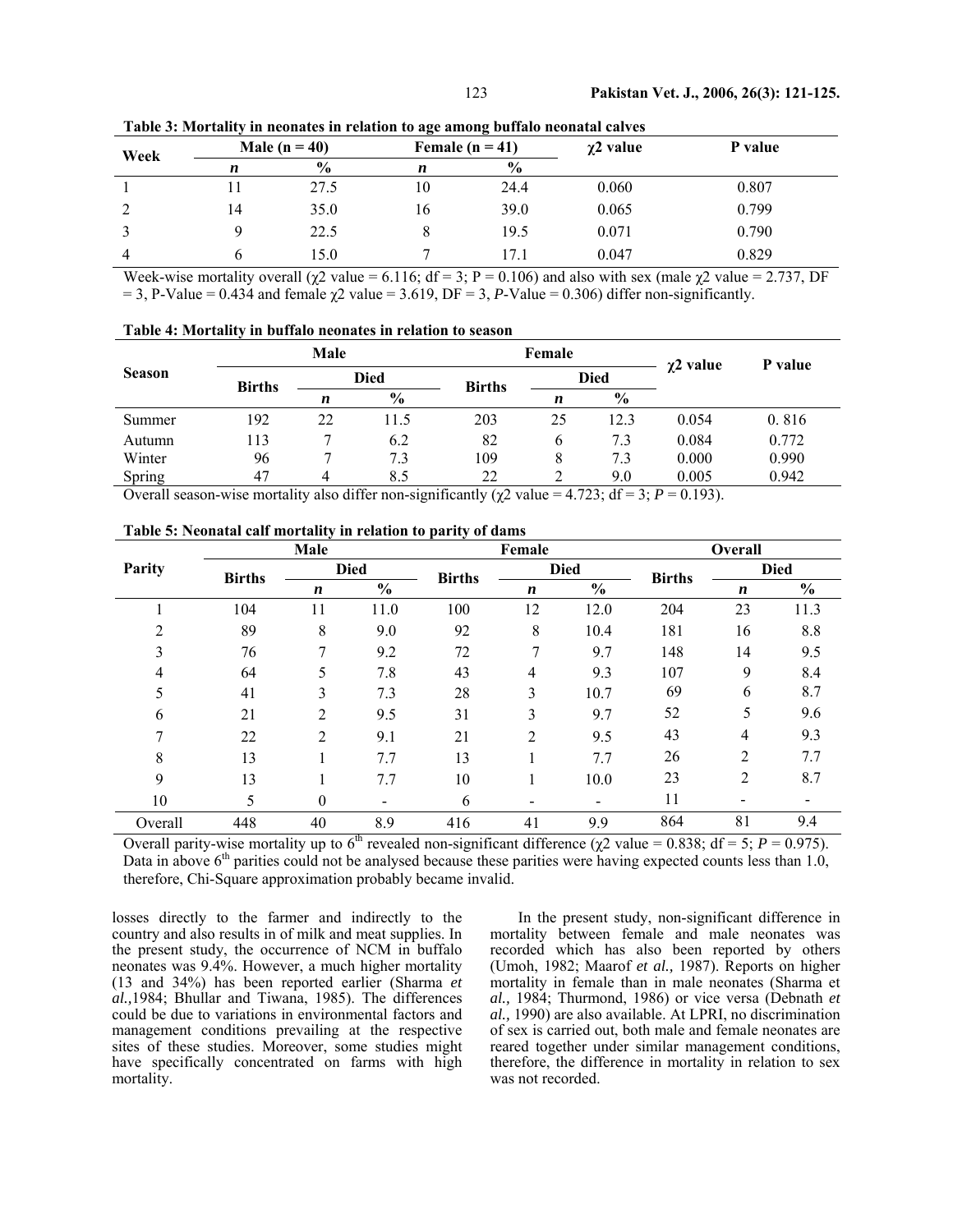| conditions           |     |                  |                  |               |  |
|----------------------|-----|------------------|------------------|---------------|--|
| <b>Disease</b>       |     | <b>Morbidity</b> | <b>Mortality</b> |               |  |
| condition            | n   | $\frac{6}{9}$    | n                | $\frac{0}{0}$ |  |
| Diarrhea             | 143 | 16.6             | 45               | 5.2           |  |
| Pneumonia            | 93  | 10.8             | 15               | 1.7           |  |
| Pneumo-<br>enteritis | 74  | 8.6              | 21               | 24            |  |
| Mange                | 29  | 3.4              |                  |               |  |
| Navel-ill            | 27  | 31               |                  |               |  |
| Umbilical<br>hernia  | 14  | 16               |                  |               |  |
| Data Analysis        |     |                  |                  |               |  |
| $\chi$ 2 value       |     | 176.218          | 17.950           |               |  |
| P value              |     | 0.000            |                  | 0.000         |  |

**Table 6: Morbidity and mortality of buffalo neonates (n = 864) due to disease conditions** 

|  | Table 7: Relationship of immunoglobulins with |
|--|-----------------------------------------------|
|  | mortality in buffalo neonatal calves $(n =$   |
|  | <b>200)</b>                                   |

|                   | 4 U U J          |                |                        |        |  |  |
|-------------------|------------------|----------------|------------------------|--------|--|--|
| <b>Parameters</b> |                  | Immunoglobulin |                        |        |  |  |
|                   |                  |                | concentration $(g/dL)$ |        |  |  |
|                   |                  | >1.7           | $0.41 - 1.69$          | < 0.41 |  |  |
| Calves tested     |                  | 145            | 25                     | 30     |  |  |
| Morbidity         | No               | 14             | 5                      | 20     |  |  |
|                   | $\frac{0}{0}$    | 10.0           | 20.0                   | 66.7   |  |  |
|                   | Relative<br>risk | 1              | 2.0                    | 6.7    |  |  |
| Mortality         | No               | 7              | 4                      | 11     |  |  |
|                   | $\frac{0}{0}$    | 4.8            | 16.0                   | 36.7   |  |  |
|                   | Relative<br>risk |                | 3.3                    | 7.7    |  |  |

Data analysis by Chi-square revealed a significant difference in morbid ( $\chi$ 2 value = 27.111; df = 2; *P* = 0.000) and died ( $\gamma$ 2 value = 18.427; df = 2; *P* = 0.000) neonates at various concentrations of immunoglobulins.

In the present study, NCM was the lowest during  $1<sup>st</sup>$  week and increased in  $2<sup>nd</sup>$  week of life (Table 3). This might be the effect of more frequent occurrence of diarrhea due to enteropathogenic *E. coli* (54.5%) and salmonella spp. (13.64%) in buffalo neonates during this period as compared to other weeks of neonatal life (Khan and Khan, 1997). Attaching and effacing *E. coli* may cause haemorrhagic colitis with blood in faeces of diarrheic calves at about 2 weeks of age with increased frequency (Stordeur *et al.,* 2000). The results of the present study are also substantiated by another study (Bendali *et al.,* 1999) by reporting 52% of diarrhea during the first week and only 15% after the second week of life.

Buffalo NCM is mainly attributed to NCD, pneumonia and pneumo-enteritis (Sharma *et al.,* 1984, Bhullar and Tiwana, 1985). In the present study, NCD rendered the highest mortality (5.2%), followed by pneumo-enteritis (2.4%) and pneumonia (1.7%). NCD has a complex etiology. Many infectious agents and non-infectious factors contribute to the disease process (Khan and Khan, 1996a). Enteropathogenic *E. coli* is the major pathogen found in the faeces of diarrheic neonates (Khan and Khan, 1997). Rotavirus was reported to be second in prevalence in NCD, followed by coronavirus, salmonella spp. and cryptosporidium (Reynolds *et al.,* 1986). Various risk factors associated with increased incidence of diarrhea in neonatal calves include immaturity and lack of vigor of the calf at birth, the presence of intrapartum hypoxemia and acidosis from a difficult birth if it occurs and failure to acquire sufficient colostral immunity (Radostitis *et al.,* 2000).

The role of enteropathogenic *E. coli* in buffalo NCD is an established factor (Hafiz et al., 1994; Khan and Khan, 1997). Enteropathogenic *E. coli* adheres to the mucosa, proliferates in intestinal lumen and produces a potent enterotoxin, stimulating excessive fluid secretion (Khan, 1994). This loss of fluid from intestinal mucosa causes the principal sign (diarrhea) which often leads to dehydration. As a result of dehydration, acid-base imbalance, excessive loss of water and electrolytes and hypovolumea take place consequently resulting into shock and death (Radostitis *et al.,* 2000). According to Hudson and Johnson (1986), as much as 15 per cent loss of fluid can result in death.

In the present study, relative risk of morbidity and mortality was significantly higher in calves with intermediate and low Igs concentration as compared to calves having high Igs concentration. In this regard, White and Andrews (1986) reported that calves without adequate circulating Igs are nine times more likely to die and four times as likely to become ill than calves with adequate circulating Igs. The major predisposing factor for the development of diarrhea and other infectious diseases is the failure of the calf to acquire adequate passive immunity from colostrum as bovine calves are born agammaglobulinaemic and neonate ingest colostrum and absorb colostral Igs within 6-8 hours after birth to acquire protection against septicaemic and enteric collibacillosis (Khan and Khan, 1996a). Colostrum is not only an important source of Igs that the calf needs for passive immunity; it is also an important source of nutrients, vitamins, minerals, energy and proteins, which the calf needs to survive and prosper (Khan and Khan, 1996b). Colostrum must be fed to the neonate as early as possible after birth to maximize the acquisition of passive immunity. Maximum absorption of Igs occurs within first 6-8